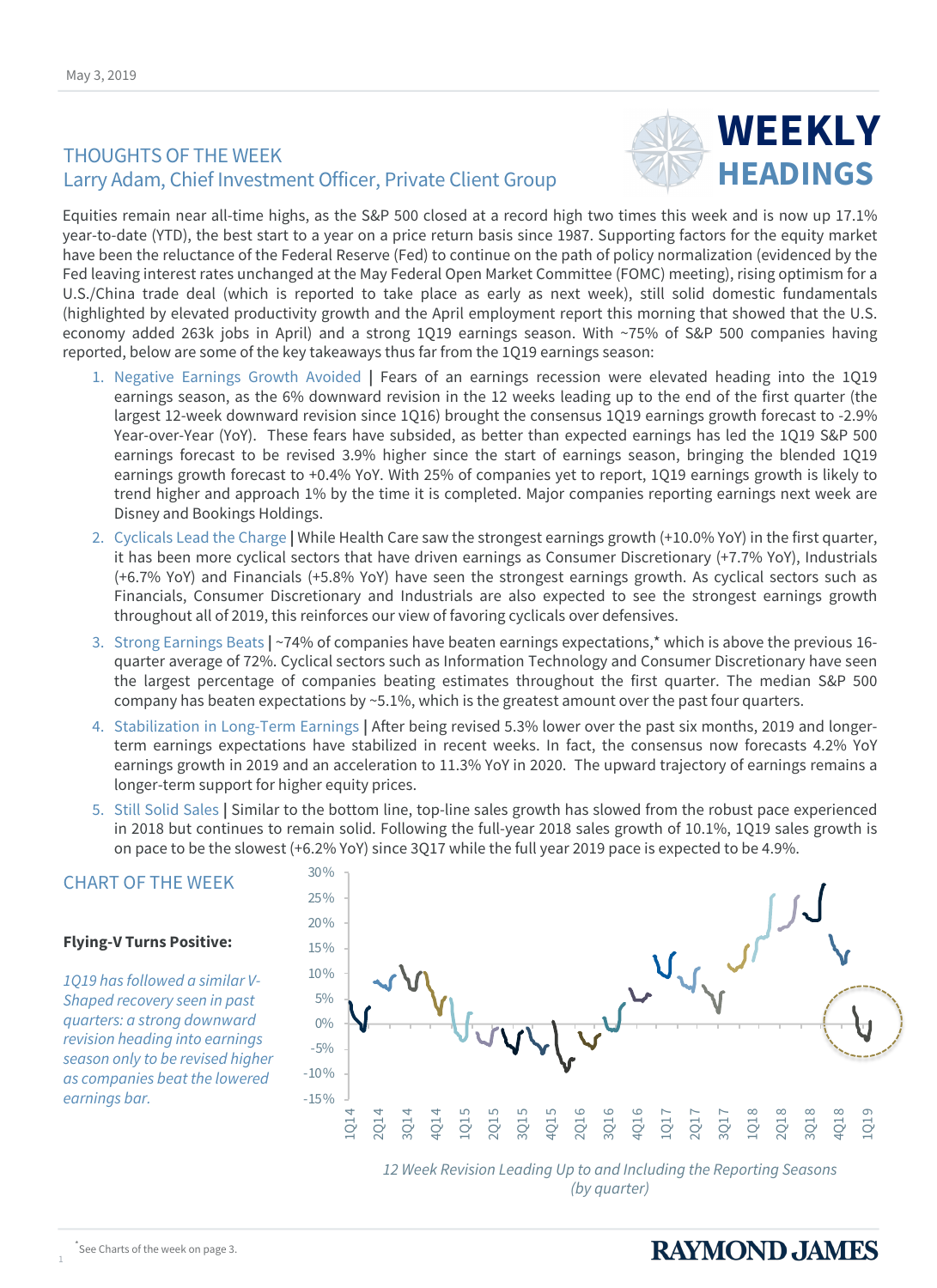## ECONOMY

- Fed Chair Powell voiced the Fed's commitment to holding rates steady, which dampened speculation that the Fed would consider a rate cut in 2019. Citing renewed confidence in global financial conditions and progress towards a U.S./China trade deal, Powell indicated that the Fed would exercise "continued patience" in setting policy. Our forecast remains that the Fed will not alter the federal funds rate for the remainder of the year.
- The April jobs report showed the U.S. economy added 263k jobs in April\* and the unemployment rate declined to the lowest level (3.6%) since 1969. As the U.S. labor market continues to tighten, this should support continued above trend economic growth and be supportive of consumer spending.
- **Focus of the Week:** While Chairman Powell suggested that muted inflation trends may be "transitory," next Friday's Consumer Price Index's headline number is expected to reflect higher April gasoline prices, but core inflation is expected to remain low.

## THE WEEK AHEAD: May 6– May 10



## U.S. EQUITIES

- With the S&P 500 nearing our year-end target of 2,946 (less than 1% away), the risk/return profile of equities is less attractive. With our expectation for a potential period of consolidation or pull-back, we would use weakness in the market as a buying opportunity as long-term fundamentals remain solid.
- Selectivity remains critical as dispersion at the individual and sector level grow. In fact, as the S&P 500 notched its first record high since September 2018, ~53% of individual S&P 500 constituents remain in negative territory over that time horizon with 30% of companies experiencing a decline of greater than 10%.
- From a sector perspective, seven of 11 S&P 500 sectors are positive since the last record high, with the best performing sector (Utilities) outperforming the worst performing sector (Energy) by ~25%.
- **Focus of the Week:** As the equity market remains near all-time highs and the possibility of a near-term consolidation has risen, selectivity remains critical over the coming months.

## FIXED INCOME

- Amidst muted inflation and renewed commitment by the Fed to leave rates at their current levels, yields across the curve remained largely unchanged. The yield on the 10-year Treasury held steady at 2.53%, still off of its previous high of 3.24% achieved in November 2018.
- **Focus of the Week:** The Fed joined forces with the other major central banks around the world in declaring their need to do nothing. The lack of inflation was categorized as "transitory," which put a damper on those clamoring for a rate cut and reducing forward implied probabilities for a September cut nearly in half (~29% as of 5/2). With the Fed on hold, this leaves us with one major interest rate driver: economic data. Outside of CPI next week, there are no major economic releases likely to significantly move the needle. Investors should stay the course.

## INTERNATIONAL

- Chinese economic data published on May 8, 9, and 10 will provide important statistics on imports/exports, inflation and new yuan loan data. Focus will be on the influence of the trade tensions with the U.S., the impact of rising commodity prices on the inflation rate, and the influence of government stimulus efforts on loan data. Our expectation is that the combination of fiscal and monetary stimulus should improve China's growth prospects.
- After US. trade negotiators went to China this week, Chinese negotiators come to Washington next week. With growing expectations of the framework of a trade deal being finalized as early as next week, any breakdowns in the discussions could lead to a negative market reaction.
- **Focus of the Week:** European and Asian composite PMI numbers will be published on Monday, May 6, which will include insights from the all-important services sector, the most dominant part of both region's economies. ENERGY

## • The Trump administration's stated policy of eliminating Iranian oil exports\* altogether is not fully realistic. There are still buyers – notably China and Turkey – for Iranian oil, notwithstanding U.S. sanctions. In particular, Chinese oil companies have almost no assets under U.S. jurisdiction and therefore have little to fear from secondary U.S. sanctions. Short of a physical blockade, some limited amounts of Iranian oil exports will still continue to flow.

• **Focus of the Week:** As U.S. sanctions waivers expire, Iranian oil exports are set to fall further.

2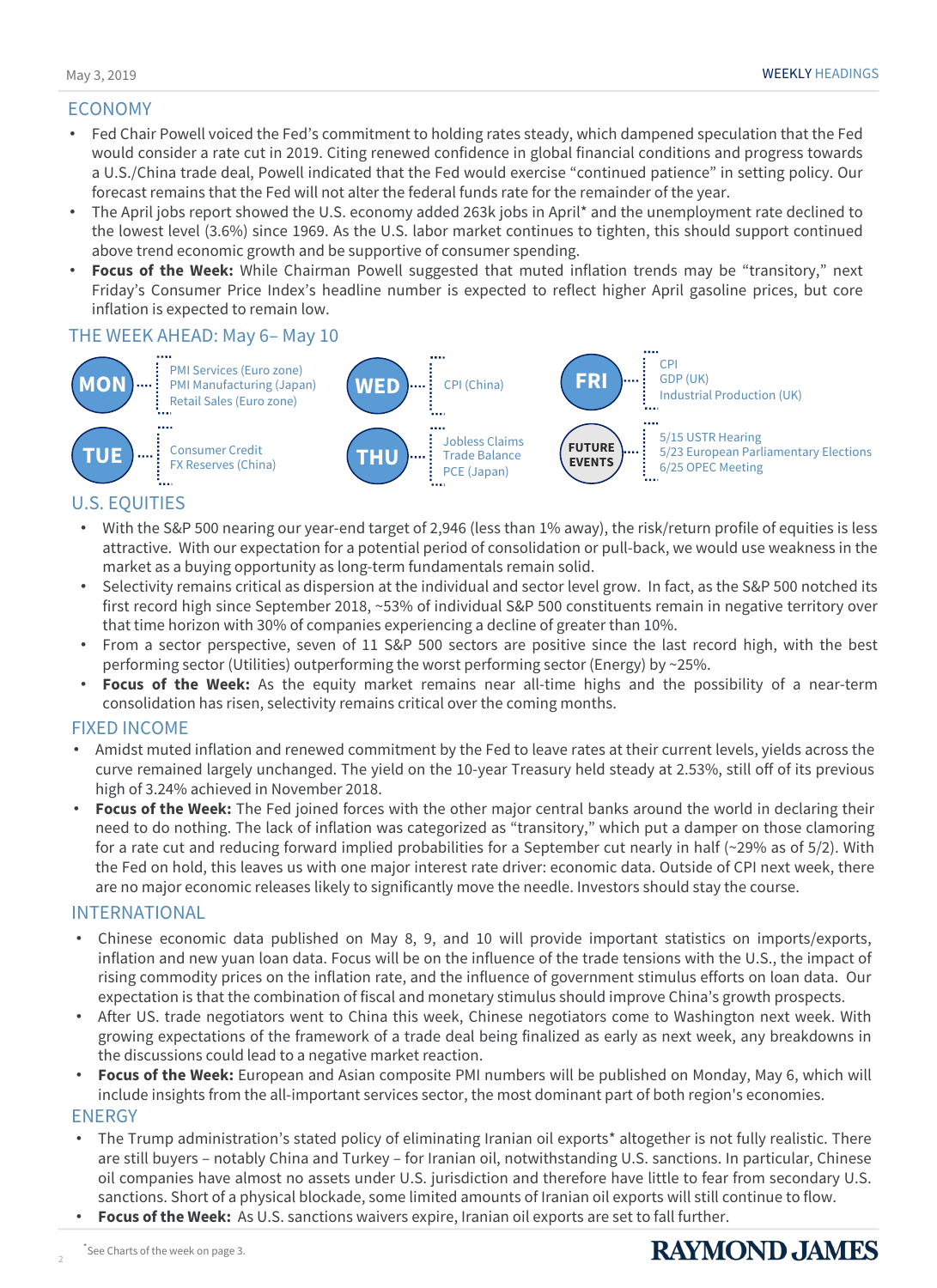### Charts of the Week





2004 2006 2008 2010 2012 2014 2016 2018





#### Beat Rates Remain Strong



#### Iranian Oil Exports Sharp Decline



3

60

70

80

90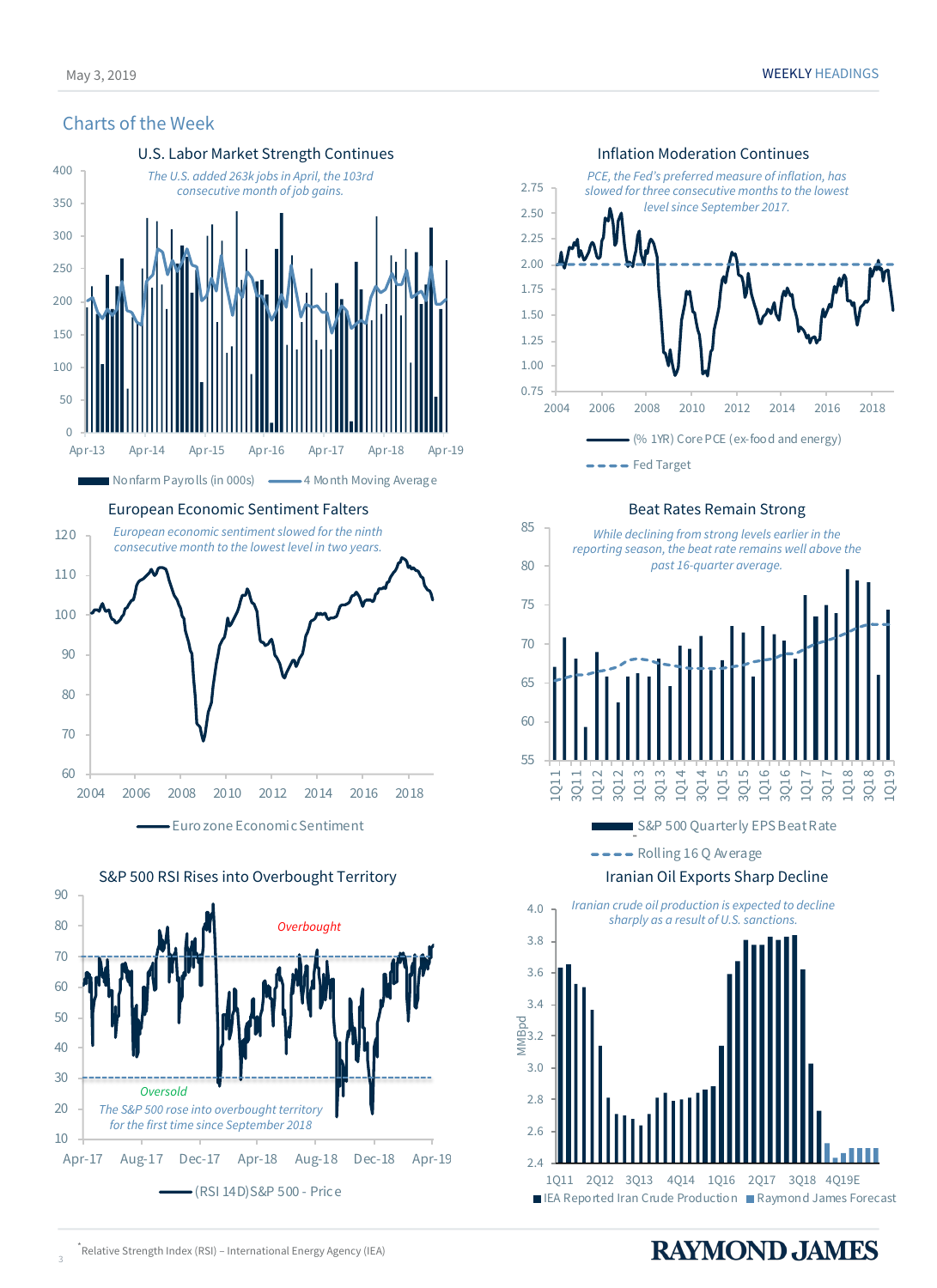

## Asset Class Performance | Distribution by Asset Class and Style (as of May 2)

## Asset Class Performance | Weekly and Year to Date (as of May 2)

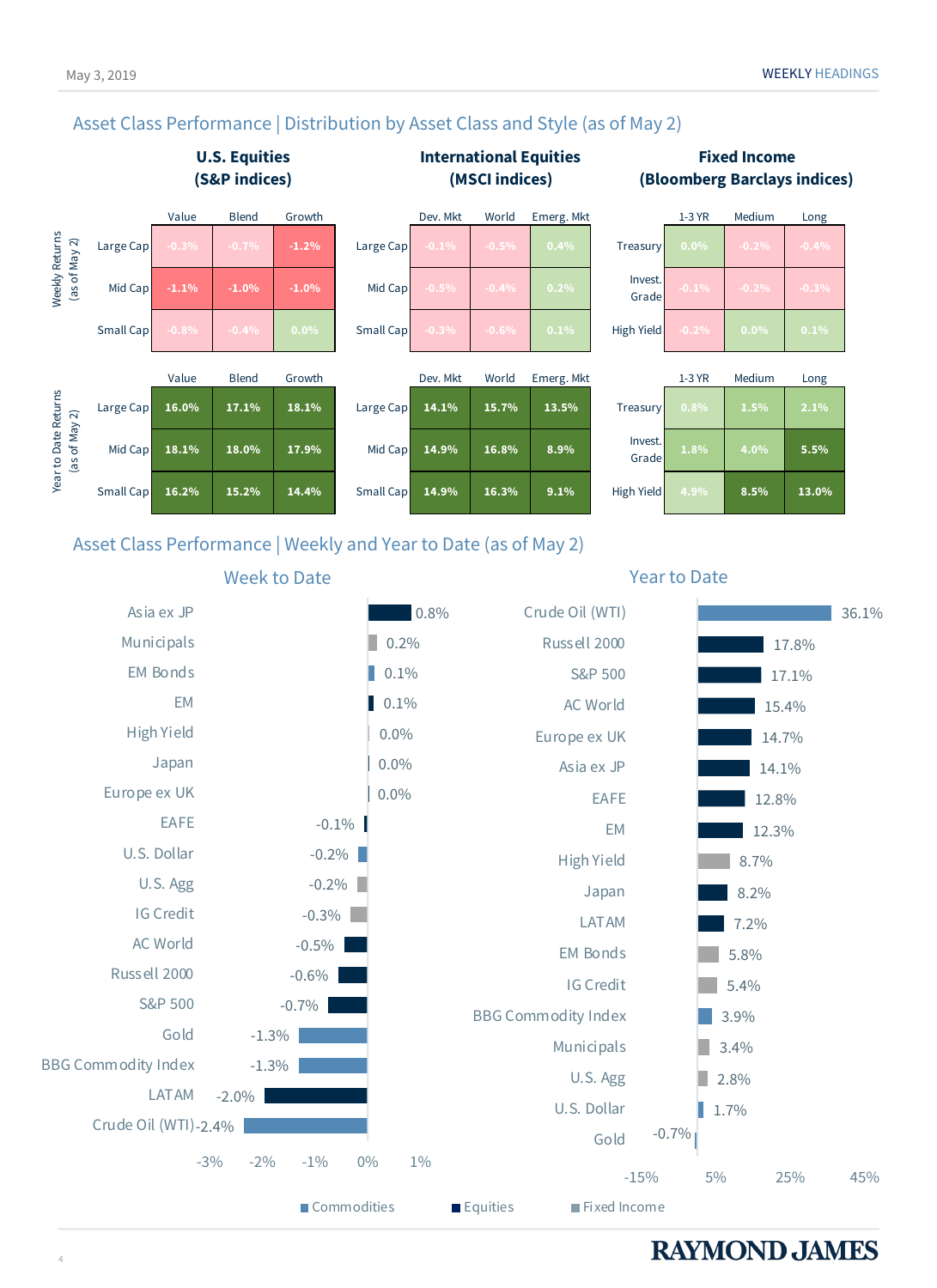### May 3, 2019 WEEKLY HEADINGS

## Weekly Data Data as of May 2

### **U.S Equities**

| Index                  | Price   | Weekly | <b>MTD</b> | <b>YTD</b> | 1 Year | 3 Year | 5 Year | 10 Year |
|------------------------|---------|--------|------------|------------|--------|--------|--------|---------|
| S&P 500                | 2917.5  | (0.3)  | (1.0)      | 17.1       | 12.9   | 14.2   | 10.8   | 15.8    |
| DJ Industrial Average  | 26307.8 | (0.6)  | (1.1)      | 12.8       | 10.0   | 19.3   | 12.6   | 16.1    |
| NASDAQ Composite Index | 8036.8  | (1.0)  | (0.7)      | 21.1       | 13.2   | 19.9   | 13.1   | 19.0    |
| Russell 1000           | 3107.2  | (0.2)  | (0.9)      | 17.5       | 13.3   | 14.8   | 11.4   | 15.4    |
| Russell 2000           | 3933.3  | 0.5    | (0.5)      | 17.8       | 4.6    | 13.6   | 8.6    | 14.1    |
| Russell Midcap         | 5686.2  | 0.1    | (0.9)      | 19.9       | 10.7   | 12.8   | 9.7    | 15.7    |

### **Equity Sectors:**

| Sector                        | Price  | Weekly | <b>MTD</b> | <b>YTD</b> | 1 Year | 3 Year | 5 Year | 10 Year |
|-------------------------------|--------|--------|------------|------------|--------|--------|--------|---------|
| <b>Materials</b>              | 351.3  | (0.8)  | (2.3)      | 11.7       | 0.9    | 8.0    | 5.4    | 10.9    |
| Industrials                   | 652.2  | 0.6    | (0.8)      | 21.0       | 11.1   | 12.4   | 9.8    | 15.5    |
| <b>Comm Services</b>          | 165.5  | (2.1)  | (1.2)      | 20.0       | 17.5   | 3.6    | 5.9    | 9.8     |
| <b>Utilities</b>              | 293.8  | (0.1)  | (1.3)      | 10.4       | 16.9   | 9.6    | 10.2   | 12.5    |
| <b>Consumer Discretionary</b> | 941.1  | (0.8)  | (1.2)      | 20.9       | 16.2   | 15.5   | 14.8   | 19.7    |
| <b>Consumer Staples</b>       | 586.1  | 1.0    | (1.3)      | 13.4       | 20.2   | 5.7    | 8.3    | 13.2    |
| <b>Health Care</b>            | 1035.2 | 1.5    | 0.2        | 4.0        | 12.3   | 10.4   | 11.0   | 16.2    |
| Information Technology        | 1370.6 | (1.0)  | (0.8)      | 26.5       | 20.0   | 26.9   | 19.9   | 19.2    |
| Energy                        | 470.5  | (5.2)  | (3.9)      | 12.0       | (10.7) | 0.8    | (4.5)  | 5.2     |
| <b>Financials</b>             | 461.7  | 1.4    | (0.7)      | 17.5       | 4.7    | 15.6   | 11.5   | 14.5    |
| <b>Real Estate</b>            | 223.5  | 1.0    | 0.2        | 17.2       | 21.0   | 8.2    | 9.7    | 17.2    |

### **Fixed Income**

| <b>Index</b>                         | <b>Yield</b> | Weekly | <b>MTD</b> | <b>YTD</b> | 1 Year | 3 Year | 5 Year | 10 Year |
|--------------------------------------|--------------|--------|------------|------------|--------|--------|--------|---------|
| 3-Months Treasury Bill (%)           | 2.4          | 0.0    | 0.0        | 0.8        | 2.2    | 1.2    | 0.7    | 0.4     |
| 2-Year Treasury Yield (%)            | 2.4          | 0.0    | (0.1)      | 1.0        | 2.8    | 0.8    | 0.8    | 1.0     |
| 10-Year Treasury Yield (%)           | 2.6          | (0.1)  | (0.4)      | 2.1        | 6.3    | (0.0)  | 2.1    | 3.1     |
| Barclays US Corporate High Yield     | 6.5          | 0.1    | (0.1)      | 8.7        | 6.7    | 7.7    | 4.8    | 10.1    |
| Bloomberg Barclays US Aggregate      | 3.0          | (0.0)  | (0.2)      | 2.8        | 5.3    | 1.9    | 2.5    | 3.7     |
| <b>Bloomberg Barclays Municipals</b> |              | 0.3    | 0.1        | 3.4        | 6.2    | 2.6    | 3.6    | 4.6     |
| Bloomberg Barclays IG Credit         | 3.7          | (0.1)  | (0.3)      | 5.4        | 6.5    | 3.3    | 3.4    | 6.3     |
| <b>Bloomberg Barclays EM Bonds</b>   | 5.4          | 0.3    | (0.1)      | 5.8        | 6.4    | 4.9    | 4.5    | 8.0     |

#### **Commodities**

| Index                         | Price  | Weekly | <b>MTD</b> | <b>YTD</b> | 1 Year | 3 Year | 5 Year | 10 Year |
|-------------------------------|--------|--------|------------|------------|--------|--------|--------|---------|
| WTI Crude (\$/bl)             | 61.8   | (5.3)  | (3.3)      | 36.8       | (9.1)  | 11.3   | (9.2)  | 1.5     |
| Gold (\$/Troy Oz)             | 1271.0 | (0.8)  | (0.9)      | (0.6)      | (2.5)  | (0.4)  | (0.2)  | 3.7     |
| Dow Jones-UBS Commodity Index | 79.7   | (1.9)  |            | 3.9        | (10.9) | (2.0)  | (10.2) | (3.5)   |

### **Currencies**

| Currency                       | Price   | Weekly | <b>MTD</b> | <b>YTD</b> | 1 Year | 3 Year | 5 Year           | 10 Year |
|--------------------------------|---------|--------|------------|------------|--------|--------|------------------|---------|
| U.S. Dollar Index              | 97.8    | (0.4)  | 0.4        |            | 5.8    |        | 4.2              | 1.5     |
| U.S. Dollar per Euro           | $1.1\,$ | 0.4    | (0.2)      | (2.2)      | (6.5)  | (1.0)  | (4.2)            | (1.7)   |
| U.S. Dollar per British Pounds | 1.3     | 1.0    | (0.0)      | 2.4        | (4.1)  | (3.9)  | (5.0)            | (1.3)   |
| Japanese Yen per U.S. Dollar   | 111.5   | 0.1    | 0.1        | 1.7        | 1.4    | 1.5    | 1.8 <sup>°</sup> | 1.2     |

### **International Equities**

| Currency          | Price  | Weekly | <b>MTD</b> | <b>YTD</b> | 1 Year | 3 Year | 5 Year | 10 Year |
|-------------------|--------|--------|------------|------------|--------|--------|--------|---------|
| MSCI AC World     | 521.1  | (0.1)  | (0.7)      | 15.4       | 5.5    | 11.6   | 7.4    | 11.6    |
| <b>MSCIEAFE</b>   | 1911.7 | 0.2    | (0.4)      | 12.8       | (2.7)  | 7.7    | 2.9    | 8.4     |
| MSCI Europe ex UK | 1973.1 | 0.5    | (0.6)      | 14.7       | (2.6)  | 7.8    | 2.4    | 8.6     |
| <b>MSCI Japan</b> | 3140.0 | (0.1)  | (0.1)      | 8.2        | (6.2)  | 8.2    | 6.4    | 7.3     |
| <b>MSCIEM</b>     | 1079.0 | 0.2    | (0.0)      | 12.3       | (3.6)  | 11.9   | 4.2    | 7.9     |
| MSCI Asia ex JP   | 678.6  | 0.8    | 0.4        | 14.1       | (2.8)  | 13.5   | 7.0    | 10.1    |
| <b>MSCILATAM</b>  | 2713.7 | (1.4)  | (1.2)      | 7.2        | (2.9)  | 9.6    | (1.0)  | 3.8     |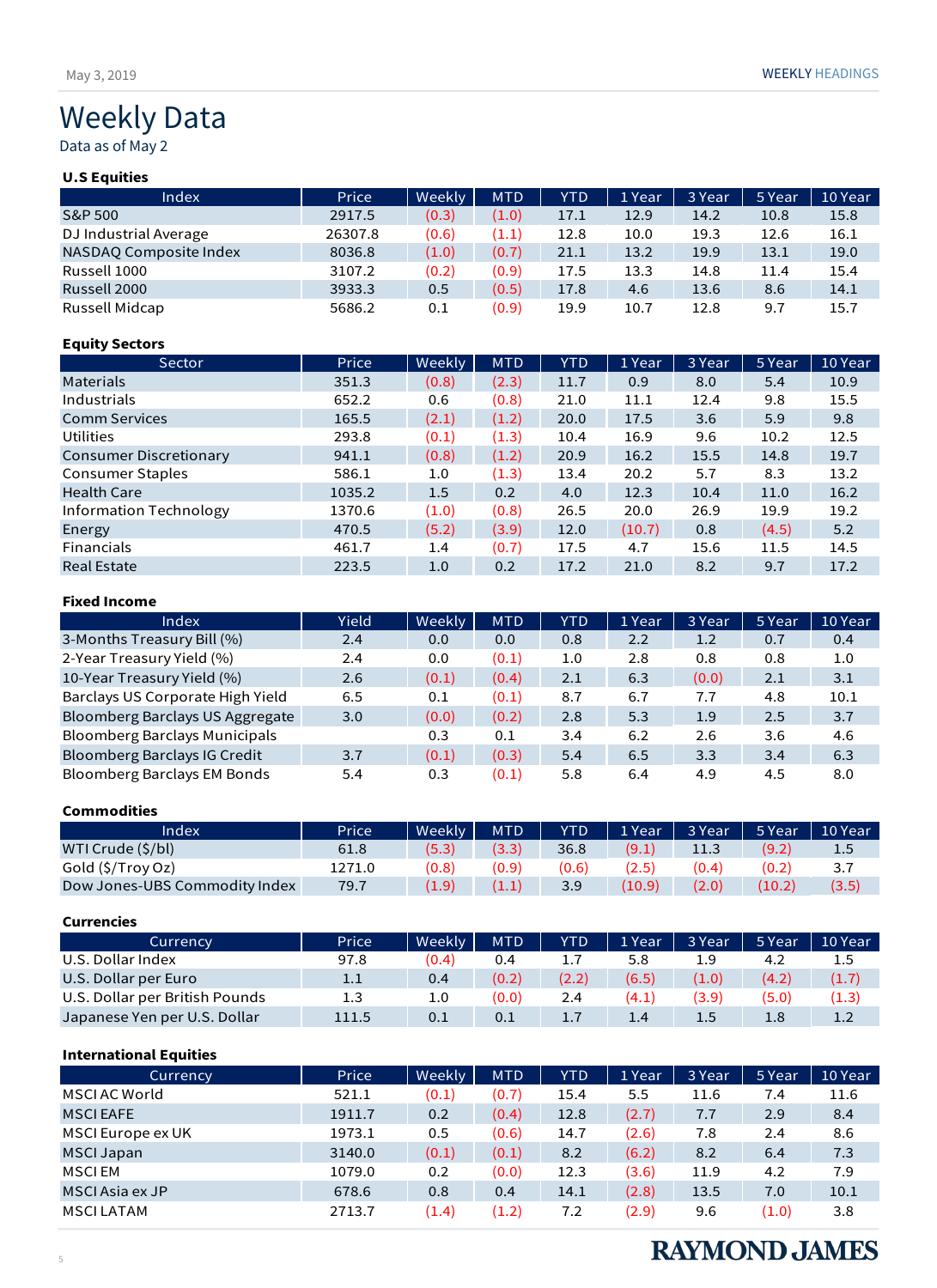## **Disclosures**

All expressions of opinion reflect the judgment of the author(s), and are subject to change. Any charts and table historical performance level(s). This information should not be construed as a recommendation. The foregoing content is subject to change at any time without notice. Content provided herein is for informational purposes only. There is no guarantee that these statements, opinions or forecasts provided herein will prove to be correct. Past performance is not a guarantee of future results. Indices and peer groups are not available for direct investment. Any investor who attempts to mimic the performance of an index or peer group would incur fees and expenses that would reduce returns. All investing involves risk. International investing involves additional risks such as currency fluctuations, differing financial accounting standards, and possible political and economic instability. These risks are greater in emerging markets. Sector investments are companies engaged in business related to a specific es presented herein are for illustrative purposes only and should not be considered as the sole basis for an investment decision. There can be no assurance that the future performance of any specific investment or investment strategy made reference to be advisors do not offer tax or legal advice. You should discuss any profitable or equal any corresponding indicated sector. They are subject to fierce competition and their products and services may be subject to rapid obsolescence. There are additional risks associated with investing in an individual sector, including limited diversification. Investing in oil involves special risks, including the potential adverse effects of state and federal regulation and may not be suitable for all investors. Currencies investing are generally considered speculative because of the significant potential for investment loss. Their markets are likely to be volatile and there may be sharp price fluctuations even during periods when prices overall are rising. Gold is subject to the special risks associated with investing in precious metals, including but not limited to: price may be subject to wide fluctuation; the market is relatively limited; the sources are concentrated in countries that have the potential for instability; and the market is unregulated. The S&P 500 is an unmanaged index of 500 widely held stocks that is generally considered representative of the U.S. stock market. The Bloomberg Barclays US Aggregate Bond Index is a broad-based flagship benchmark that measures the investment grade, US dollar-denominated, fixed-rate taxable bond market. The risk of default may increase due to changes in the issuer's credit quality. Price changes may occur due to changes in interest rates and the liquidity of the bond. When appropriate, these bonds should only comprise a modest portion of a portfolio. The yield to worst (YTW) is the lowest potential yield that can be received on a bond without the issuer actually defaulting. The S&P 500 is an unmanaged index of 500 widely held stocks that is generally considered representative of the U.S. stock market. The MSCI Emerging Markets is designed to measure equity market performance in 25 emerging market indices. The index's three largest industries are materials, energy, and banks. The MSCI EAFE (Europe, Australasia, and Far East) is a free float-adjusted market capitalization index that is designed to measure developed market equity performance, excluding the United States & Canada. The EAFE consists of the country indices of 22 developed nations. MSCI EM Eastern Europe Net Return Index: The index captures large and mid cap representation across 4 Emerging Markets (EM) countries in Eastern Europe. With 50 constituents, the index covers approximately 85% of the free float-adjusted market capitalization in each country. MSCI Japan Net Return Index: The index is designed to measure the performance of the large and mid cap segments of the Japanese market. With 319 constituents, the index covers approximately 85% of the free float-adjusted market capitalization in Japan. MSCI EM Asia Net Return Index: The index captures large and mid cap representation across 8 Emerging Markets countries. With 554 constituents, the index covers approximately 85% of the free float- adjusted market capitalization in each country. EPS: Earnings Per Share. MSCI Europe ex UK: The MSCI Europe ex UK Index captures large and mid cap representation across 14 Developed Markets (DM) countries in Europe\*. With 343 constituents, the index covers approximately 85% of the free float-adjusted market capitalization across European Developed Markets excluding the UK.

#### **, CIMA® , CFP®**

*Managing Director, Chief Investment Officer* larry.adam@raymondiames.com

#### **Anne B. Platt**

*Vice President, Investment Strategy & Product Positioning* ane.platt@

#### **Kristin Byrnes**

*Senior Manager* kristin.byrnes@raymondjames.com

#### **Matt Barry**

*Investment Strategy Analyst* [matt.barry@raymondjames.com](mailto:matt.barry@raymondjames.com)

#### **Giampiero Fuentes**

*Investment Strategy Analyst* giampiero.fue

#### **Taylor Krystkowiak**

*Investment Strategy Analyst* [taylor.krystkowiak@raymondjames.com](mailto:taylor.krystkowiak@raymondjames.com)

#### **J. Michael Gibbs**

*Managing Director, Equity Portfolio & Technical Strategy* [michael.gibbs@raymondjames.com](mailto:michael.gibbs@raymondjames.com)

#### **Joey Madere, CFA**

*Senior Portfolio Analyst* [joey.madere@raymondjames.com](mailto:joey.madere@raymondjames.com)

#### **Richard Sewell, CFA**

*Senior Portfolio Analyst* [richard.sewell@raymondjames.com](mailto:richard.sewell@raymondjames.com)

#### **Barbara Metcalf**

*Senior Equity Sector Specialist* [Barbara.metcalf@raymondjames.com](mailto:Barbara.metcalf@raymondjames.com)

#### **Jeff Harvey**

*Business Development* Jeff.harvey@raymondjames.com

#### **Scott Brown**

*Senior Vice President, Chief Economist* scott.j.brown@raymondjames

MSCI Asia ex JP: The MSCI Asia ex Japan Index captures large and mid cap representation across 2 of 3 Developed Markets (DM) countries\* (excluding Japan) and 9 Emerging Markets (EM) countries\* in Asia. With 955 constituents, the index covers approximately 85% of the free float adjusted market capitalization in each country. MSCI LATAM: The MSCI EM Latin America ex Brazil Index includes large and mid cap representation across 4 Emerging Markets (EM) countries\* in Latin America. With 55 constituents, the index covers approximately 85% of the free float-adjusted market capitalization in each country. The Bloomberg Barclays Global Aggregate Negative Yielding Debt Market Value Index measures the stock of debt with yields below zero issued by governments, companies and mortgage providers around the world which are members of the Bloomberg Barclays Global Aggregate Bond Index. The Dow Jones UBS Commodity Index is a weighted index which tracks a wide range of 22 commodity futures contracts, including metals, agricultural products, energy, and livestock. The Bloomberg Barclays U.S. Municipal Index covers the USD-denominated long-term tax exempt bond market. The index has four main sectors: state and local general obligation bonds, revenue bonds, insured bonds and prerefunded bonds. The Bloomberg Barclays US Corporate Bond Index measures the investment grade, fixed-rate, taxable corporate bond market. It includes USD denominated securities publicly issued by US and non-US industrial, utility and financial issuers. The Bloomberg Barclays Emerging Markets Hard Currency Aggregate Index is a flagship hard currency Emerging Markets debt benchmark that includes USD-denominated debt from sovereign, quasi-sovereign, and corporate EM issuers. Russell 2000 Total Return Index: This index covers 2000 of the smallest companies in the Russell 3000 Index, which ranks the 3000 largest U.S. companies by market capitalization. The Russell 2000 represents approximately 10% of the Russell 3000 total market capitalization. This index includes the effects of reinvested dividends. Russell 1000 Total Return Index: This index represents the 1000 largest companies in the Russell 3000 Index. This index is highly correlated with the S&P 500 Index. This index includes the effects of reinvested dividends. Russell Mid Cap Total Return Index: This index consists of the bottom 800 securities in the Russell 1000 Index as ranked by total market capitalization. This index includes the effects of reinvested dividends. The Russell Midcap Index is a market capitalization weighted index comprised of 800 publicly traded U.S. companies with market caps of between \$2 and \$10 billion. The U.S. dollar index (USDX) is a measure of the value of the U.S. dollar relative to the value of a basket of currencies of the majority of the U.S.'s most significant trading partners. Dow Jones-UBS Commodity Index tracks prices of futures contracts on physical commodities on the commodity markets. The index is designed to minimize concentration in any one commodity or sector. S&P 500 Total Return Index: The index is widely regarded as the best single gauge of large-cap U.S. equities. The Dow Jones Industrial Average (DJIA) is an index that tracks 30 large, publicly-owned companies trading on the New York Stock Exchange (NYSE) and the NASDAQ. The Nasdaq Composite Index is the market capitalizationweighted index of over 3,300 common equities listed on the Nasdaq stock exchange. An investor could lose all or a substantial amount of their investment. Investors should consider hedge funds as a supplement to an overall investment strategy. Commodities trading is generally considered speculative because of the significant potential for investment loss. Among the factors that could affect the value of the fund's investments in commodities are cyclical economic conditions, sudden political events, changes in sectors affecting a particular industry or commodity, and adverse international monetary policies. Their markets are likely to be volatile and there may be sharp price fluctuations even during periods when prices overall are rising. No investment strategy can guarantee success. There is no assurance any of the trends mentioned will continue or that any of the forecasts mentioned will occur. Economic and market conditions are subject to change. Investing involves risks including the possible loss of capital. Fixed-income securities (or "bonds") are exposed to various risks including but not limited to credit (risk of default or principal and interest payments), market and liquidity, interest rate, reinvestment, legislative (changes to the tax code), and call risks. There is an inverse relationship between interest rate movements and fixed income prices. Generally, when interest rates rise, fixed income prices fall and when interest rates fall, fixed income prices generally rise. Investing in emerging markets can be riskier than investing in well-established foreign markets. Investing involves risk and investors may incur a profit or a loss. U.S. Treasury securities are guaranteed by the U.S. government and, if held to maturity, offer a fixed rate of return and guaranteed principal value. Data sources: FactSet and Bloomberg.